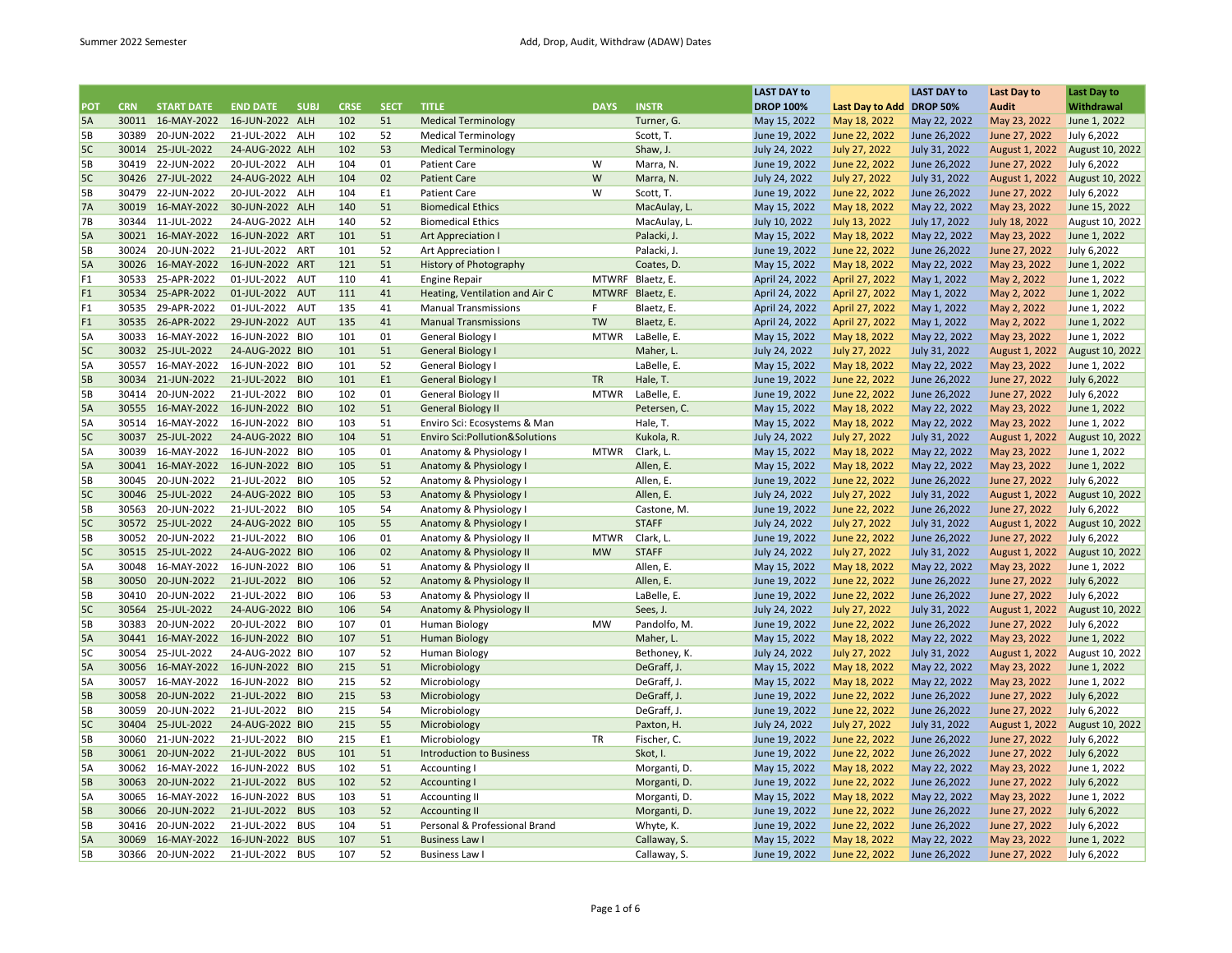| <b>5B</b>      | 30071 | 20-JUN-2022       | 21-JUL-2022<br><b>BUS</b> | 108 | 51 | <b>Business Law II</b>                |             | Callaway, S.      | June 19, 2022  | June 22, 2022        | June 26,2022  | June 27, 2022  | July 6,2022     |
|----------------|-------|-------------------|---------------------------|-----|----|---------------------------------------|-------------|-------------------|----------------|----------------------|---------------|----------------|-----------------|
| 5C             | 30072 | 25-JUL-2022       | 24-AUG-2022 BUS           | 108 | 52 | <b>Business Law II</b>                |             | Callaway, S.      | July 24, 2022  | July 27, 2022        | July 31, 2022 | August 1, 2022 | August 10, 2022 |
| 5A             | 30074 | 16-MAY-2022       | 16-JUN-2022 BUS           | 221 | 51 | <b>Principles of Marketing</b>        |             | Turner, B.        | May 15, 2022   | May 18, 2022         | May 22, 2022  | May 23, 2022   | June 1, 2022    |
| 5B             | 30075 | 20-JUN-2022       | 21-JUL-2022 BUS           | 221 | 52 | <b>Principles of Marketing</b>        |             | Hoxworth, R.      | June 19, 2022  | June 22, 2022        | June 26,2022  | June 27, 2022  | July 6,2022     |
| 5A             | 30076 | 16-MAY-2022       | 16-JUN-2022 BUS           | 231 | 51 | <b>Principles of Management</b>       |             | Skot, I.          | May 15, 2022   | May 18, 2022         | May 22, 2022  | May 23, 2022   | June 1, 2022    |
| F <sub>2</sub> | 30537 | 05-JUL-2022       | 02-SEP-2022 CEP           | 203 | 41 | Cooperative Education                 |             | Blaetz, E.        | July 3, 2022   | July 7, 2022         | July 10, 2022 | July 11, 2022  | August 3, 2022  |
| $\mathbf{1}$   | 30550 | 16-MAY-2022       | 24-AUG-2022 CEP           | 211 | 51 | Co-op Education Experience            |             | Whyte, K.         | May 15, 2022   | May 22, 2022         | May 27, 2022  | May 23, 2022   | July 20, 2022   |
| 5C             | 30409 | 25-JUL-2022       | 24-AUG-2022 CHM           | 107 | 51 | <b>Introductory Chemistry</b>         |             | Lucci, A.         | July 24, 2022  | July 27, 2022        | July 31, 2022 | August 1, 2022 | August 10, 2022 |
| 5B             |       | 30082 20-JUN-2022 | 21-JUL-2022 CHM           | 107 | 52 | <b>Introductory Chemistry</b>         |             | Abouelsaadate, H. | June 19, 2022  | June 22, 2022        | June 26,2022  | June 27, 2022  | July 6,2022     |
| 5B             | 30401 | 20-JUN-2022       | 21-JUL-2022<br>CHM        | 111 | 02 | General Chemistry I                   | <b>MTWR</b> | Goldberg, S.      | June 19, 2022  | June 22, 2022        | June 26,2022  | June 27, 2022  | July 6,2022     |
| 5C             | 30086 | 25-JUL-2022       | 24-AUG-2022 CHM           | 111 | 03 | <b>General Chemistry I</b>            | <b>MW</b>   | Domingue, R.      | July 24, 2022  | July 27, 2022        | July 31, 2022 | August 1, 2022 | August 10, 2022 |
| 5A             | 30083 | 16-MAY-2022       | 16-JUN-2022 CHM           | 111 | 51 | General Chemistry I                   |             | Nase, C.          | May 15, 2022   | May 18, 2022         | May 22, 2022  | May 23, 2022   | June 1, 2022    |
| <b>5B</b>      | 30085 | 20-JUN-2022       | 21-JUL-2022<br><b>CHM</b> | 111 | 52 | <b>General Chemistry I</b>            |             | Nase, C.          | June 19, 2022  | June 22, 2022        | June 26,2022  | June 27, 2022  | July 6,2022     |
| 5A             | 30084 | 16-MAY-2022       | 16-JUN-2022 CHM           | 111 | 53 | General Chemistry I                   |             | Nase, C.          | May 15, 2022   | May 18, 2022         | May 22, 2022  | May 23, 2022   | June 1, 2022    |
| 5B             | 30569 | 20-JUN-2022       | 21-JUL-2022<br><b>CHM</b> | 111 | 54 | <b>General Chemistry I</b>            |             | Marion, A.        | June 19, 2022  | June 22, 2022        | June 26,2022  | June 27, 2022  | July 6,2022     |
| 5A             | 30088 | 17-MAY-2022       | 16-JUN-2022 CHM           | 112 | 01 | General Chemistry II                  | TR          | Marion, A.        | May 15, 2022   | May 18, 2022         | May 22, 2022  | May 23, 2022   | June 1, 2022    |
| 5C             | 30090 | 25-JUL-2022       | 24-AUG-2022 CHM           | 112 | 02 | <b>General Chemistry II</b>           | <b>MTWR</b> | Navins, J.        | July 24, 2022  | July 27, 2022        | July 31, 2022 | August 1, 2022 | August 10, 2022 |
| 5B             | 30087 | 20-JUN-2022       | 21-JUL-2022<br>CHM        | 112 | 51 | General Chemistry II                  |             | Nase, C.          | June 19, 2022  | June 22, 2022        | June 26,2022  | June 27, 2022  | July 6,2022     |
| 5C             | 30089 | 25-JUL-2022       | 24-AUG-2022 CHM           | 112 | 52 | <b>General Chemistry II</b>           |             | Nase, C.          | July 24, 2022  | <b>July 27, 2022</b> | July 31, 2022 | August 1, 2022 | August 10, 2022 |
| 5C             | 30576 | 25-JUL-2022       | 24-AUG-2022 CHM           | 112 | 53 | <b>General Chemistry II</b>           |             | <b>STAFF</b>      | July 24, 2022  | July 27, 2022        | July 31, 2022 | August 1, 2022 | August 10, 2022 |
| <b>5B</b>      | 30553 | 20-JUN-2022       | 21-JUL-2022 CHM           | 201 | 51 | <b>Organic Chemistry I</b>            |             | McCargar, R.      | June 19, 2022  | June 22, 2022        | June 26,2022  | June 27, 2022  | July 6,2022     |
| F <sub>1</sub> | 30536 | 25-APR-2022       | 01-JUL-2022<br><b>CIS</b> | 102 | 41 | Introduction to Computers             |             | Skot, I.          | April 24, 2022 | April 27, 2022       | May 1, 2022   | May 2, 2022    | June 1, 2022    |
| 5A             |       | 30319 16-MAY-2022 | 16-JUN-2022 CIS           | 102 | 52 | <b>Introduction to Computers</b>      |             | Lafferty, M.      | May 15, 2022   | May 18, 2022         | May 22, 2022  | May 23, 2022   | June 1, 2022    |
| 5B             | 30320 | 20-JUN-2022       | 21-JUL-2022 CIS           | 102 | 53 |                                       |             |                   | June 19, 2022  |                      | June 26,2022  |                |                 |
|                | 30094 | 25-JUL-2022       | 24-AUG-2022 CIS           | 102 | 54 | Introduction to Computers             |             | Sloan, J.         |                | June 22, 2022        |               | June 27, 2022  | July 6,2022     |
| 5C             | 30095 |                   |                           |     |    | <b>Introduction to Computers</b>      |             | Sloan, J.         | July 24, 2022  | July 27, 2022        | July 31, 2022 | August 1, 2022 | August 10, 2022 |
| 5A             |       | 16-MAY-2022       | 16-JUN-2022 CIS           | 120 | 51 | Spreadsheets-Excel                    |             | Ogin, C.          | May 15, 2022   | May 18, 2022         | May 22, 2022  | May 23, 2022   | June 1, 2022    |
| 5A             | 30098 | 16-MAY-2022       | 16-JUN-2022 CIS           | 207 | 51 | <b>Management Information Systems</b> |             | Turner, B.        | May 15, 2022   | May 18, 2022         | May 22, 2022  | May 23, 2022   | June 1, 2022    |
| 5B             | 30099 | 20-JUN-2022       | 21-JUL-2022 CIS           | 207 | 52 | <b>Management Information Systems</b> |             | Skot, I.          | June 19, 2022  | June 22, 2022        | June 26,2022  | June 27, 2022  | July 6,2022     |
| 5C             | 30321 | 25-JUL-2022       | 24-AUG-2022 CIS           | 207 | 53 | <b>Management Information Systems</b> |             | Torres, J.        | July 24, 2022  | July 27, 2022        | July 31, 2022 | August 1, 2022 | August 10, 2022 |
| 5A             | 30100 | 16-MAY-2022       | 16-JUN-2022 COM           | 104 | 51 | <b>Business Communications</b>        |             | Buttler, B.       | May 15, 2022   | May 18, 2022         | May 22, 2022  | May 23, 2022   | June 1, 2022    |
| <b>5B</b>      | 30101 | 20-JUN-2022       | 21-JUL-2022 COM           | 105 | 51 | <b>Technical and Scientific Writi</b> |             | Buttler, B.       | June 19, 2022  | June 22, 2022        | June 26,2022  | June 27, 2022  | July 6,2022     |
| 5C             | 30566 | 25-JUL-2022       | 24-AUG-2022 COM           | 105 | 52 | <b>Technical and Scientific Writi</b> |             | Buttler, B.       | July 24, 2022  | <b>July 27, 2022</b> | July 31, 2022 | August 1, 2022 | August 10, 2022 |
| <b>5B</b>      | 30353 | 20-JUN-2022       | 21-JUL-2022 CRJ           | 101 | 51 | Intro to Criminal Justice             |             | McAteer, D.       | June 19, 2022  | June 22, 2022        | June 26,2022  | June 27, 2022  | July 6,2022     |
| $\vert$ 1      | 30559 | 16-MAY-2022       | 24-AUG-2022 CRJ           | 281 | 99 | Criminal Justice Internship           |             | Kocher, C.        | May 15, 2022   | May 22, 2022         | May 27, 2022  | May 23, 2022   | July 20, 2022   |
| 5A             | 30103 | 16-MAY-2022       | 16-JUN-2022 CSC           | 101 | 51 | Introduction to Programming           |             | Dandapat, B.      | May 15, 2022   | May 18, 2022         | May 22, 2022  | May 23, 2022   | June 1, 2022    |
| 5B             | 30341 | 20-JUN-2022       | 21-JUL-2022 CSC           | 101 | 52 | Introduction to Programming           |             | Dandapat, B.      | June 19, 2022  | June 22, 2022        | June 26,2022  | June 27, 2022  | July 6,2022     |
| 5C             | 30398 | 25-JUL-2022       | 24-AUG-2022 CSC           | 101 | 53 | <b>Introduction to Programming</b>    |             | Lafferty, M.      | July 24, 2022  | <b>July 27, 2022</b> | July 31, 2022 | August 1, 2022 | August 10, 2022 |
| 5B             | 30104 | 20-JUN-2022       | 21-JUL-2022<br><b>CSC</b> | 111 | 51 | Intermediate Programming              |             | Lafferty, M.      | June 19, 2022  | June 22, 2022        | June 26,2022  | June 27, 2022  | July 6,2022     |
| 5A             |       | 30105 16-MAY-2022 | 16-JUN-2022 CSC           | 205 | 51 | Programming in C++                    |             | Dandapat, B.      | May 15, 2022   | May 18, 2022         | May 22, 2022  | May 23, 2022   | June 1, 2022    |
| 5B             | 30316 | 20-JUN-2022       | 21-JUL-2022 CSC           | 205 | 52 | Programming in C++                    |             | Dandapat, B.      | June 19, 2022  | June 22, 2022        | June 26,2022  | June 27, 2022  | July 6,2022     |
| 5C             |       | 30106 25-JUL-2022 | 24-AUG-2022 CSC           | 210 | 51 | Objected Oriented Prog in Java        |             | Chu, H.           | July 24, 2022  | July 27, 2022        | July 31, 2022 | August 1, 2022 | August 10, 2022 |
| 5C             | 30107 | 25-JUL-2022       | 24-AUG-2022 CSC           | 220 | 51 | Data Structures and Algorithm         |             | Dandapat, B.      | July 24, 2022  | <b>July 27, 2022</b> | July 31, 2022 | August 1, 2022 | August 10, 2022 |
| 5B             | 30109 | 21-JUN-2022       | 21-JUL-2022 DMS           | 105 | E1 | Abdominal Sonography I                | <b>TR</b>   | Rohrman, L.       | June 19, 2022  | June 22, 2022        | June 26,2022  | June 27, 2022  | July 6,2022     |
| 5A             | 30110 | 17-MAY-2022       | 16-JUN-2022<br><b>DMS</b> | 113 | E1 | <b>Cross Sectional Anatomy I</b>      | TR          | DelRossi, K.      | May 15, 2022   | May 18, 2022         | May 22, 2022  | May 23, 2022   | June 1, 2022    |
| 10E            |       | 30442 17-MAY-2022 | 21-JUL-2022 DMS           | 126 | 01 | Intro Clinical Pract & Scan           | <b>TR</b>   | Morgan, S.        | May 15, 2022   | May 18, 2022         | May 22, 2022  | May 23, 2022   | June 29, 2022   |
| 10E            |       | 30442 16-MAY-2022 | 21-JUL-2022<br><b>DMS</b> | 126 | 01 | Intro Clinical Pract & Scan           | <b>MTWR</b> | Morgan, S.        | May 15, 2022   | May 18, 2022         | May 22, 2022  | May 23, 2022   | June 29, 2022   |
| 10E            |       | 30442 17-MAY-2022 | 21-JUL-2022<br><b>DMS</b> | 126 | 01 | Intro Clinical Pract & Scan           | <b>TR</b>   | Morgan, S.        | May 15, 2022   | May 18, 2022         | May 22, 2022  | May 23, 2022   | June 29, 2022   |
| 10E            | 30442 | 16-MAY-2022       | 21-JUL-2022<br><b>DMS</b> | 126 | 01 | Intro Clinical Pract & Scan           | <b>MTWR</b> | Morgan, S.        | May 15, 2022   | May 18, 2022         | May 22, 2022  | May 23, 2022   | June 29, 2022   |
| 5A             |       | 30111 17-MAY-2022 | 16-JUN-2022 DMS           | 205 | 01 | <b>Clinical Practicum III</b>         | <b>TWR</b>  | Morgan, S.        | May 15, 2022   | May 18, 2022         | May 22, 2022  | May 23, 2022   | June 1, 2022    |
| 5A             | 30113 | 16-MAY-2022       | 13-JUN-2022 DMS           | 208 | 01 | <b>Small Parts Scanning</b>           | M           | Morgan, S.        | May 15, 2022   | May 18, 2022         | May 22, 2022  | May 23, 2022   | June 1, 2022    |
| 5A             | 30114 | 16-MAY-2022       | 13-JUN-2022 DMS           | 221 | 01 | Seminars in DMS                       | M           | Rauh, S.          | May 15, 2022   | May 18, 2022         | May 22, 2022  | May 23, 2022   | June 1, 2022    |
| 5A             | 30115 | 16-MAY-2022       | 16-JUN-2022 ECO           | 101 | 51 | Principles of Economics-Macro         |             | Torres, J.        | May 15, 2022   | May 18, 2022         | May 22, 2022  | May 23, 2022   | June 1, 2022    |
| 5A             |       | 30116 16-MAY-2022 | 16-JUN-2022 ECO           | 101 | 52 | <b>Principles of Economics-Macro</b>  |             | Torres, J.        | May 15, 2022   | May 18, 2022         | May 22, 2022  | May 23, 2022   | June 1, 2022    |
| 5C             | 30499 | 25-JUL-2022       | 24-AUG-2022 ECO           | 101 | 53 | Principles of Economics-Macro         |             | Torres, J.        | July 24, 2022  | July 27, 2022        | July 31, 2022 | August 1, 2022 | August 10, 2022 |
|                |       |                   |                           |     |    |                                       |             |                   |                |                      |               |                |                 |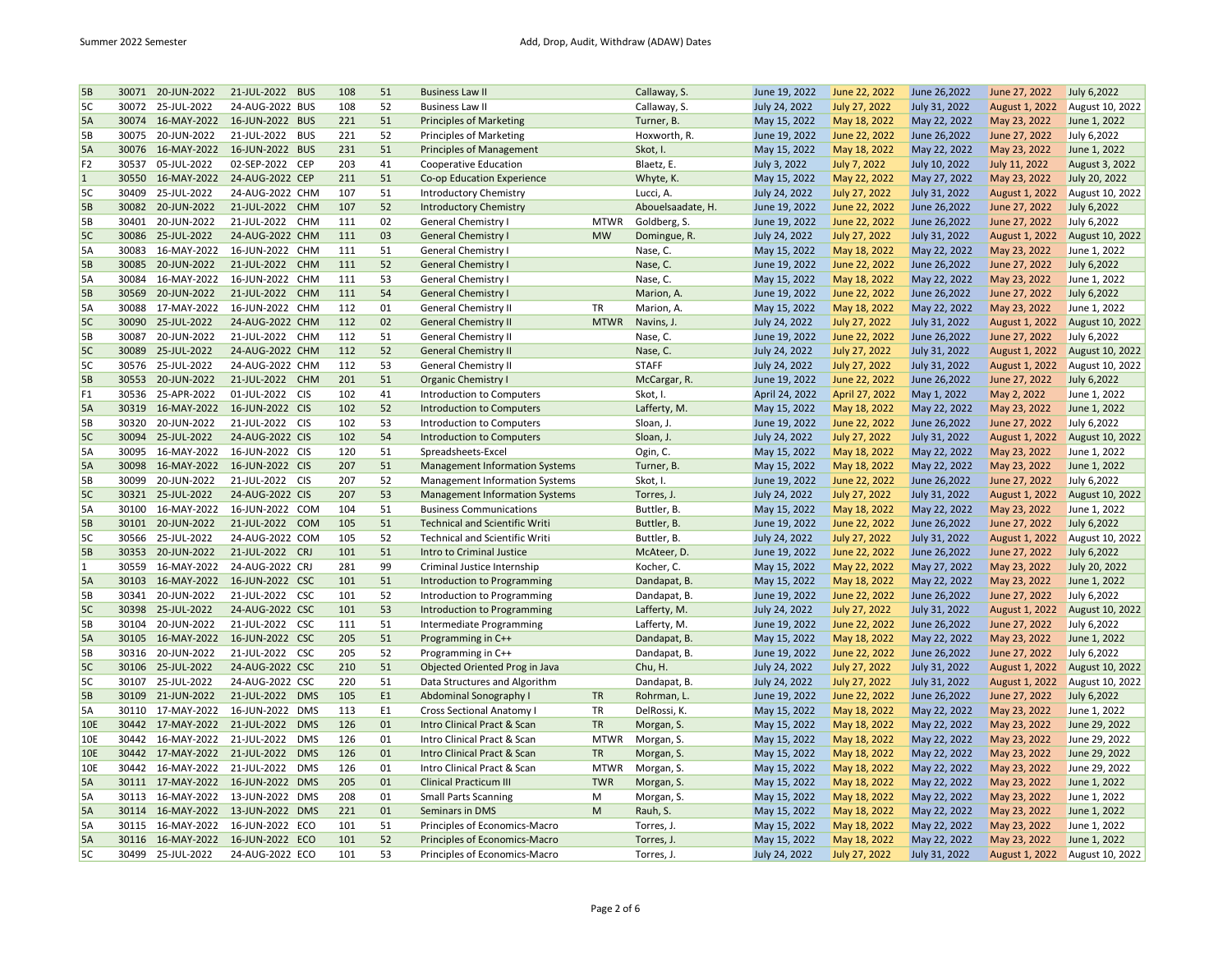| 5В | 30117 | 20-JUN-2022       | 21-JUL-2022<br>ECO        | 102  | 51 | Principles of Economics - Micro      |              | Torres, J.             | June 19, 2022 | June 22, 2022 | June 26,2022  | June 27, 2022  | July 6,2022     |
|----|-------|-------------------|---------------------------|------|----|--------------------------------------|--------------|------------------------|---------------|---------------|---------------|----------------|-----------------|
| 5C | 30118 | 25-JUL-2022       | 24-AUG-2022 ECO           | 102  | 52 | Principles of Economics -Micro       |              | Puggi, D.              | July 24, 2022 | July 27, 2022 | July 31, 2022 | August 1, 2022 | August 10, 2022 |
| 5B | 30119 | 20-JUN-2022       | 21-JUL-2022 ECO           | 103  | 51 | <b>Personal Finance</b>              |              | Skot, I.               | June 19, 2022 | June 22, 2022 | June 26,2022  | June 27, 2022  | July 6,2022     |
| 5A | 30323 | 16-MAY-2022       | 16-JUN-2022 EDU           | 105  | 51 | <b>Educational Technology</b>        |              | Marchetta, A.          | May 15, 2022  | May 18, 2022  | May 22, 2022  | May 23, 2022   | June 1, 2022    |
| 5B | 30324 | 20-JUN-2022       | 21-JUL-2022 EDU           | 105  | 52 | <b>Educational Technology</b>        |              | Marchetta, A.          | June 19, 2022 | June 22, 2022 | June 26,2022  | June 27, 2022  | July 6,2022     |
| 5A | 30121 | 16-MAY-2022       | 16-JUN-2022 EDU           | 130  | 51 | <b>Human Exceptionality</b>          |              | Johnson, T.            | May 15, 2022  | May 18, 2022  | May 22, 2022  | May 23, 2022   | June 1, 2022    |
| 5A | 30369 | 16-MAY-2022       | 16-JUN-2022 EDU           | 205  | 51 | <b>History of American Education</b> |              | Cusick, J.             | May 15, 2022  | May 18, 2022  | May 22, 2022  | May 23, 2022   | June 1, 2022    |
| 5A | 30519 | 16-MAY-2022       | 16-JUN-2022 EDU           | 215  | 51 | Principles and Pedagogies            |              | Cusick, J.             | May 15, 2022  | May 18, 2022  | May 22, 2022  | May 23, 2022   | June 1, 2022    |
| 5A |       | 30520 16-MAY-2022 | 16-JUN-2022 EDU           | 216  | 51 | Sem. Principles and Pedagogies       |              | Cusick, J.             | May 15, 2022  | May 18, 2022  | May 22, 2022  | May 23, 2022   | June 1, 2022    |
| 5A | 30521 | 16-MAY-2022       | 16-JUN-2022 EDU           | 220  | 51 | Foundations of Inclusive Edu         |              | Teague, D.             | May 15, 2022  | May 18, 2022  | May 22, 2022  | May 23, 2022   | June 1, 2022    |
| 5B | 30125 | 21-JUN-2022       | 21-JUL-2022<br><b>ENG</b> | 101  | 02 | <b>English Composition I</b>         | <b>TR</b>    | Maddox, E.             | June 19, 2022 | June 22, 2022 | June 26,2022  | June 27, 2022  | July 6,2022     |
| 5A | 30126 | 16-MAY-2022       | 16-JUN-2022 ENG           | 101  | 51 | <b>English Composition I</b>         |              | Cronin, A.             | May 15, 2022  | May 18, 2022  | May 22, 2022  | May 23, 2022   | June 1, 2022    |
| 5B | 30421 | 20-JUN-2022       | ENG<br>21-JUL-2022        | 101  | 52 | <b>English Composition I</b>         |              | Kouroupos, C.          | June 19, 2022 | June 22, 2022 | June 26,2022  | June 27, 2022  | July 6,2022     |
| 5В | 30423 | 20-JUN-2022       | 21-JUL-2022 ENG           | 101  | 53 | <b>English Composition I</b>         |              | Maddox, E.             | June 19, 2022 | June 22, 2022 | June 26,2022  | June 27, 2022  | July 6,2022     |
| 5C | 30500 | 25-JUL-2022       | 24-AUG-2022 ENG           | 101  | 54 | <b>English Composition I</b>         |              | Vinci, A.              | July 24, 2022 | July 27, 2022 | July 31, 2022 | August 1, 2022 | August 10, 2022 |
| 5C | 30127 | 26-JUL-2022       | 18-AUG-2022 ENG           | 101E | 02 | <b>Enhanced English Comp I</b>       | TR           | Hastings, S.           | July 24, 2022 | July 27, 2022 | July 31, 2022 | August 1, 2022 | August 10, 2022 |
| 5B | 30130 | 20-JUN-2022       | 20-JUL-2022 ENG           | 102  | 01 | <b>English Composition II</b>        | <b>MW</b>    | Cusick, J.             | June 19, 2022 | June 22, 2022 | June 26,2022  | June 27, 2022  | July 6,2022     |
| 5В | 30135 | 21-JUN-2022       | 21-JUL-2022<br>ENG        | 102  | 02 | <b>English Composition II</b>        | TR           | Cusick, J.             | June 19, 2022 | June 22, 2022 | June 26,2022  | June 27, 2022  | July 6,2022     |
| 5A |       | 30132 16-MAY-2022 | 16-JUN-2022 ENG           | 102  | 51 | <b>English Composition II</b>        |              | Vinci, A.              | May 15, 2022  | May 18, 2022  | May 22, 2022  | May 23, 2022   | June 1, 2022    |
| 5A | 30133 | 16-MAY-2022       | 16-JUN-2022 ENG           | 102  | 52 | <b>English Composition II</b>        |              | Vinci, A.              | May 15, 2022  | May 18, 2022  | May 22, 2022  | May 23, 2022   | June 1, 2022    |
| 5В | 30136 | 20-JUN-2022       | 21-JUL-2022<br>ENG        | 102  | 53 | <b>English Composition II</b>        |              | Vinci, A.              | June 19, 2022 | June 22, 2022 | June 26,2022  | June 27, 2022  | July 6,2022     |
| 5В | 30128 | 20-JUN-2022       | 21-JUL-2022<br>ENG        | 102  | 54 | <b>English Composition II</b>        |              | Cronin, A.             | June 19, 2022 | June 22, 2022 | June 26,2022  | June 27, 2022  | July 6,2022     |
| 5C |       | 30134 25-JUL-2022 | 24-AUG-2022 ENG           | 102  | 55 | <b>English Composition II</b>        |              | Vinci, A.              | July 24, 2022 | July 27, 2022 | July 31, 2022 | August 1, 2022 | August 10, 2022 |
| 5C | 30137 | 25-JUL-2022       | 24-AUG-2022 ENG           | 102  | 56 | <b>English Composition II</b>        |              | Vinci, A.              | July 24, 2022 | July 27, 2022 | July 31, 2022 | August 1, 2022 | August 10, 2022 |
| 5C | 30445 | 25-JUL-2022       |                           | 102  | 57 |                                      |              |                        |               |               |               |                |                 |
|    | 30548 |                   | 24-AUG-2022 ENG           |      | 59 | <b>English Composition II</b>        |              | Cusick, J.             | July 24, 2022 | July 27, 2022 | July 31, 2022 | August 1, 2022 | August 10, 2022 |
| 7B |       | 11-JUL-2022       | 24-AUG-2022 ENG           | 102  |    | <b>English Composition II</b>        |              | Buttler, B.            | July 10, 2022 | July 13, 2022 | July 17, 2022 | July 18, 2022  | August 10, 2022 |
| 5A |       | 30138 16-MAY-2022 | 16-JUN-2022 ENG           | 103  | 51 | Survey of World Literature           |              | Buttler, B.            | May 15, 2022  | May 18, 2022  | May 22, 2022  | May 23, 2022   | June 1, 2022    |
| 5B | 30139 | 20-JUN-2022       | 21-JUL-2022<br>ENG        | 103  | 52 | Survey of World Literature           |              | Buttler, B.            | June 19, 2022 | June 22, 2022 | June 26,2022  | June 27, 2022  | July 6,2022     |
| 5B | 30372 | 20-JUN-2022       | 20-JUL-2022 ENG           | 104  | 02 | Readings in Literature               | <b>MW</b>    | Teague, D.             | June 19, 2022 | June 22, 2022 | June 26,2022  | June 27, 2022  | July 6,2022     |
| 5C | 30374 | 25-JUL-2022       | 24-AUG-2022 ENG           | 104  | 03 | Readings in Literature               | <b>MTWR</b>  | Cronin, A.             | July 24, 2022 | July 27, 2022 | July 31, 2022 | August 1, 2022 | August 10, 2022 |
| 5B | 30444 | 20-JUN-2022       | 21-JUL-2022<br><b>ENG</b> | 213  | 51 | Non-Western Literature               |              | Maddox, E.             | June 19, 2022 | June 22, 2022 | June 26,2022  | June 27, 2022  | July 6,2022     |
| 5A | 30371 | 16-MAY-2022       | 16-JUN-2022 ENG           | 241  | 51 | Survey of African Amer. Lit.         |              | Kouroupos, C.          | May 15, 2022  | May 18, 2022  | May 22, 2022  | May 23, 2022   | June 1, 2022    |
| 5A | 30143 | 16-MAY-2022       | 16-JUN-2022 GEO           | 102  | 51 | <b>Cultural Geography</b>            |              | D'Argenio, J.          | May 15, 2022  | May 18, 2022  | May 22, 2022  | May 23, 2022   | June 1, 2022    |
| 5В | 30144 | 20-JUN-2022       | 21-JUL-2022<br>GEO        | 102  | 52 | <b>Cultural Geography</b>            |              | D'Argenio, J.          | June 19, 2022 | June 22, 2022 | June 26,2022  | June 27, 2022  | July 6,2022     |
| 5A |       | 30145 16-MAY-2022 | 16-JUN-2022 HIS           | 101  | 51 | History of Western Civ I             |              | Rongione-D'Argenio, G. | May 15, 2022  | May 18, 2022  | May 22, 2022  | May 23, 2022   | June 1, 2022    |
| 5C | 30147 | 25-JUL-2022       | 24-AUG-2022 HIS           | 101  | 53 | History of Western Civ I             |              | Rongione-D'Argenio, G. | July 24, 2022 | July 27, 2022 | July 31, 2022 | August 1, 2022 | August 10, 2022 |
| 5A |       | 30148 16-MAY-2022 | 16-JUN-2022 HIS           | 102  | 51 | History of Western Civ II            |              | Rongione-D'Argenio, G. | May 15, 2022  | May 18, 2022  | May 22, 2022  | May 23, 2022   | June 1, 2022    |
| 5В | 30149 | 20-JUN-2022       | 21-JUL-2022<br><b>HIS</b> | 102  | 52 | History of Western Civ II            |              | D'Argenio, J.          | June 19, 2022 | June 22, 2022 | June 26,2022  | June 27, 2022  | July 6,2022     |
| 5A | 30150 | 16-MAY-2022       | 16-JUN-2022 HIS           | 103  | 51 | History of United States I           |              | Rongione-D'Argenio, G. | May 15, 2022  | May 18, 2022  | May 22, 2022  | May 23, 2022   | June 1, 2022    |
| 5В | 30151 | 20-JUN-2022       | 21-JUL-2022 HIS           | 103  | 52 | History of United States I           |              | Rongione-D'Argenio, G. | June 19, 2022 | June 22, 2022 | June 26,2022  | June 27, 2022  | July 6,2022     |
| 5C | 30443 | 25-JUL-2022       | 24-AUG-2022 HIS           | 103  | 53 | <b>History of United States I</b>    |              | Rongione-D'Argenio, G. | July 24, 2022 | July 27, 2022 | July 31, 2022 | August 1, 2022 | August 10, 2022 |
| 5А | 30155 | 16-MAY-2022       | 16-JUN-2022 HIS           | 104  | 51 | History of United States II          |              | D'Argenio, J.          | May 15, 2022  | May 18, 2022  | May 22, 2022  | May 23, 2022   | June 1, 2022    |
| 5B | 30156 | 20-JUN-2022       | 21-JUL-2022 HIS           | 104  | 52 | History of United States II          |              | Rongione-D'Argenio, G. | June 19, 2022 | June 22, 2022 | June 26,2022  | June 27, 2022  | July 6,2022     |
| 5А | 30157 | 16-MAY-2022       | 16-JUN-2022 HIS           | 107  | 51 | African-American History             |              | D'Argenio, J.          | May 15, 2022  | May 18, 2022  | May 22, 2022  | May 23, 2022   | June 1, 2022    |
| 5A | 30158 | 16-MAY-2022       | 16-JUN-2022 HIS           | 205  | 51 | World History I                      |              | Rongione-D'Argenio, G. | May 15, 2022  | May 18, 2022  | May 22, 2022  | May 23, 2022   | June 1, 2022    |
| 5В | 30159 | 20-JUN-2022       | 21-JUL-2022 HIS           | 206  | 51 | World History II                     |              | Rongione-D'Argenio, G. | June 19, 2022 | June 22, 2022 | June 26,2022  | June 27, 2022  | July 6,2022     |
| 5A | 30462 | 16-MAY-2022       | 13-JUN-2022 HPE           | 105  | 01 | HPE Response with BLS Cert.          | M            | Kiernan, D.            | May 15, 2022  | May 18, 2022  | May 22, 2022  | May 23, 2022   | June 1, 2022    |
| 5A | 30463 | 16-MAY-2022       | 13-JUN-2022 HPE           | 105  | 02 | HPE Response with BLS Cert.          | M            | Kiernan, D.            | May 15, 2022  | May 18, 2022  | May 22, 2022  | May 23, 2022   | June 1, 2022    |
| 5A |       | 30543 19-MAY-2022 | 16-JUN-2022 HPE           | 105  | 04 | HPE Response with BLS Cert.          | ${\sf R}$    | Costello, G.           | May 15, 2022  | May 18, 2022  | May 22, 2022  | May 23, 2022   | June 1, 2022    |
| 5C | 30530 | 25-JUL-2022       | 22-AUG-2022 HPE           | 105  | 09 | HPE Response with BLS Cert.          | M            | Kiernan, D.            | July 24, 2022 | July 27, 2022 | July 31, 2022 | August 1, 2022 | August 10, 2022 |
| 5C |       | 30531 25-JUL-2022 | 22-AUG-2022 HPE           | 105  | 10 | HPE Response with BLS Cert.          | M            | Kiernan, D.            | July 24, 2022 | July 27, 2022 | July 31, 2022 | August 1, 2022 | August 10, 2022 |
| 5C | 30532 | 25-JUL-2022       | 22-AUG-2022 HPE           | 105  | 11 | HPE Response with BLS Cert.          | M            | Kiernan, D.            | July 24, 2022 | July 27, 2022 | July 31, 2022 | August 1, 2022 | August 10, 2022 |
| 5C |       | 30541 28-JUL-2022 | 18-AUG-2022 HPE           | 105  | 12 | HPE Response with BLS Cert.          | $\mathsf{R}$ | Costello, G.           | July 24, 2022 | July 27, 2022 | July 31, 2022 | August 1, 2022 | August 10, 2022 |
| 7A | 30545 | 16-MAY-2022       | 30-JUN-2022 HPE           | 136  | 51 | Nutrition                            |              | McGinness, R.          | May 15, 2022  | May 18, 2022  | May 22, 2022  | May 23, 2022   | June 15, 2022   |
|    |       |                   |                           |      |    |                                      |              |                        |               |               |               |                |                 |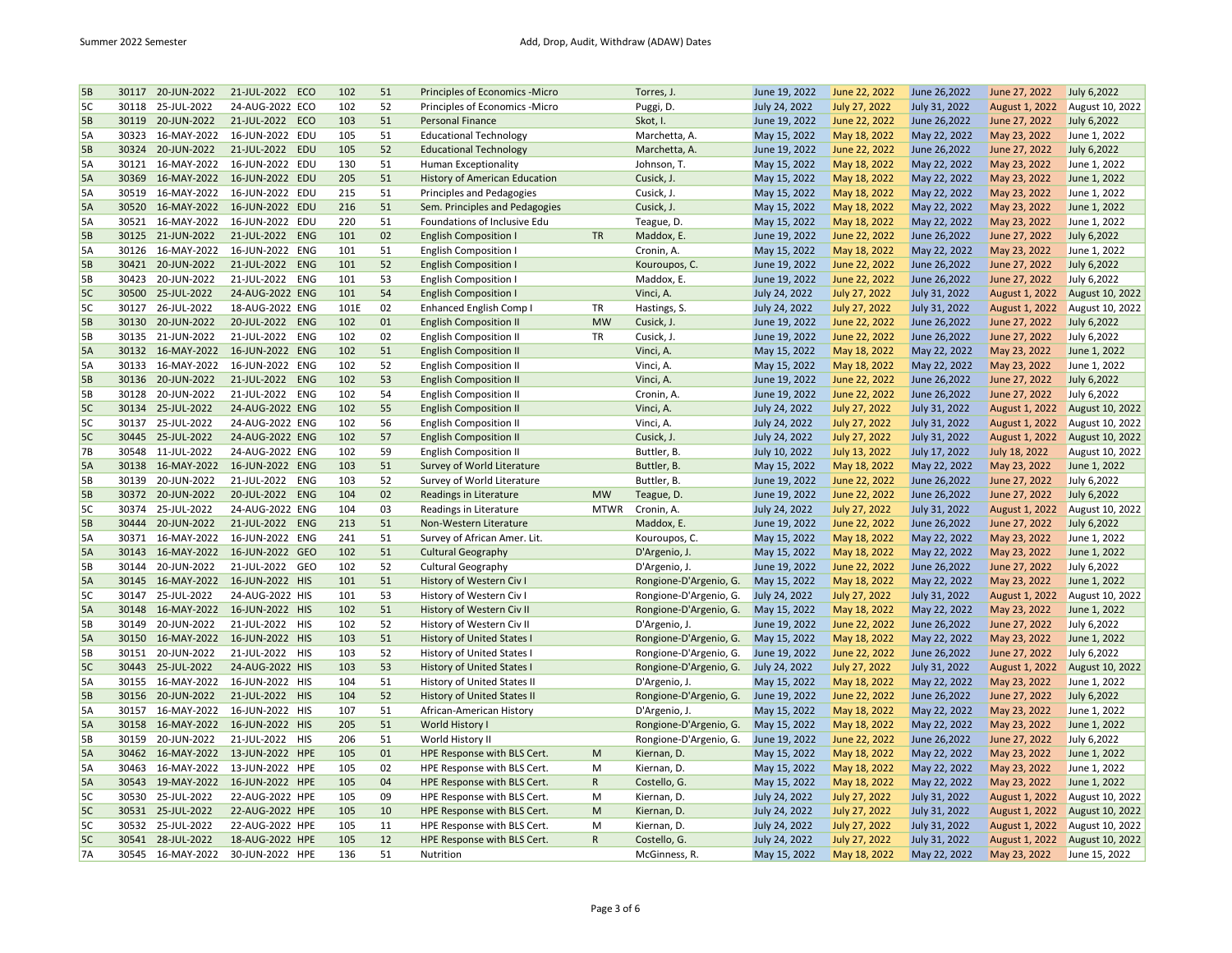| 5A        | 30160 | 16-MAY-2022       | 16-JUN-2022 HPE           | 136 | 52  | Nutrition                           |              | Schmitz, T.            | May 15, 2022                    | May 18, 2022                  | May 22, 2022    | May 23, 2022                                                                    | June 1, 2022    |
|-----------|-------|-------------------|---------------------------|-----|-----|-------------------------------------|--------------|------------------------|---------------------------------|-------------------------------|-----------------|---------------------------------------------------------------------------------|-----------------|
| 5B        | 30164 | 20-JUN-2022       | 21-JUL-2022<br><b>HPE</b> | 136 | 54  | Nutrition                           |              | Valli, R.              | June 19, 2022                   | June 22, 2022                 | June 26,2022    | June 27, 2022                                                                   | July 6,2022     |
| 5B        |       | 30165 20-JUN-2022 | 21-JUL-2022 HPE           | 136 | 55  | Nutrition                           |              | Shaw, J.               | June 19, 2022                   | June 22, 2022                 | June 26,2022    | June 27, 2022                                                                   | July 6,2022     |
| 7В        | 30544 | 11-JUL-2022       | 24-AUG-2022 HPE           | 136 | 56  | Nutrition                           |              | McGinness, R.          | July 10, 2022                   | July 13, 2022                 | July 17, 2022   | July 18, 2022                                                                   | August 10, 2022 |
| 5C        |       | 30167 25-JUL-2022 | 24-AUG-2022 HPE           | 136 | 57  | Nutrition                           |              | Schmitz, T.            | July 24, 2022                   | July 27, 2022                 | July 31, 2022   | August 1, 2022                                                                  | August 10, 2022 |
| 5C        | 30168 | 25-JUL-2022       | 24-AUG-2022 HPE           | 136 | 58  | Nutrition                           |              | Shaw, J.               | July 24, 2022                   | July 27, 2022                 | July 31, 2022   | August 1, 2022                                                                  | August 10, 2022 |
| 5A        | 30169 | 16-MAY-2022       | 16-JUN-2022 HPE           | 201 | 51  | <b>Health Science</b>               |              | Schmitz, T.            | May 15, 2022                    | May 18, 2022                  | May 22, 2022    | May 23, 2022                                                                    | June 1, 2022    |
| 5C        | 30172 | 25-JUL-2022       | 24-AUG-2022 HPE           | 201 | 52  | <b>Health Science</b>               |              | Valli, R.              | July 24, 2022                   | July 27, 2022                 | July 31, 2022   | August 1, 2022                                                                  | August 10, 2022 |
| 5A        |       | 30173 16-MAY-2022 | 16-JUN-2022 HPE           | 211 | 51  | <b>Consumer Health Decisions</b>    |              | Valli, R.              | May 15, 2022                    | May 18, 2022                  | May 22, 2022    | May 23, 2022                                                                    | June 1, 2022    |
| 5В        | 30339 | 20-JUN-2022       | 21-JUL-2022 HPE           | 211 | 52  | <b>Consumer Health Decisions</b>    |              | Valli, R.              | June 19, 2022                   | June 22, 2022                 | June 26,2022    | June 27, 2022                                                                   | July 6,2022     |
| 5C        | 30539 | 25-JUL-2022       | 24-AUG-2022 HPE           | 211 | 53  | <b>Consumer Health Decisions</b>    |              | Valli, R.              | July 24, 2022                   | July 27, 2022                 | July 31, 2022   | August 1, 2022                                                                  | August 10, 2022 |
| 5C        | 30177 | 25-JUL-2022       | 24-AUG-2022 MAT           | 010 | 51  | <b>Introductory College Math</b>    |              | McClernan, D.          | July 24, 2022                   | July 27, 2022                 | July 31, 2022   | August 1, 2022                                                                  | August 10, 2022 |
| 5C        | 30574 | 25-JUL-2022       | 24-AUG-2022 MAT           | 010 | 52  | <b>Introductory College Math</b>    |              | <b>STAFF</b>           | July 24, 2022                   | July 27, 2022                 | July 31, 2022   | August 1, 2022                                                                  | August 10, 2022 |
| 1A        | 30570 | 22-AUG-2022       | 25-AUG-2022 MAT           | 011 | 51  | Intro College Math Review           |              | Briles, M.             |                                 |                               |                 | August 21, 2022 August 22, 2022 August 23, 2022 August 23, 2022 August 25, 2022 |                 |
| 1A        | 30570 | 26-AUG-2022       | 26-AUG-2022 MAT           | 011 | 51  | <b>Intro College Math Review</b>    | F            | Briles, M.             | August 21, 2022 August 22, 2022 |                               |                 | August 23, 2022 August 23, 2022 August 25, 2022                                 |                 |
| 5B        | 30179 | 20-JUN-2022       | 21-JUL-2022<br>MAT        | 050 | 02  | <b>Elementary Algebra</b>           | <b>MTWR</b>  | Rutter, S.             | June 19, 2022                   | June 22, 2022                 | June 26,2022    | June 27, 2022                                                                   | July 6,2022     |
| 5В        | 30184 | 20-JUN-2022       | 21-JUL-2022<br><b>MAT</b> | 050 | 03  | <b>Elementary Algebra</b>           | <b>MTWR</b>  | Grimm, J.              | June 19, 2022                   | June 22, 2022                 | June 26,2022    | June 27, 2022                                                                   | July 6,2022     |
| 5C        | 30552 | 25-JUL-2022       | 24-AUG-2022 MAT           | 050 | 51  | <b>Elementary Algebra</b>           |              | Buthusiem, E.          | July 24, 2022                   | July 27, 2022                 | July 31, 2022   | August 1, 2022                                                                  | August 10, 2022 |
| 5C        |       | 30182 25-JUL-2022 | 24-AUG-2022 MAT           | 050 | 52  | <b>Elementary Algebra</b>           |              | Marchetta, A.          | July 24, 2022                   | July 27, 2022                 | July 31, 2022   | August 1, 2022                                                                  | August 10, 2022 |
| 1A        | 30571 | 22-AUG-2022       | 26-AUG-2022 MAT           | 051 | 01  |                                     | <b>MTWRF</b> | Briles, M.             |                                 |                               |                 |                                                                                 |                 |
|           |       |                   |                           |     |     | <b>Elementary Algebra Review</b>    |              |                        | August 21, 2022 August 22, 2022 |                               | August 23, 2022 | August 23, 2022 August 25, 2022                                                 |                 |
| 5A        |       | 30186 16-MAY-2022 | 16-JUN-2022 MAT           | 101 | 51  | <b>Concepts of Mathematics</b>      |              | Nahom, O.              | May 15, 2022                    | May 18, 2022                  | May 22, 2022    | May 23, 2022                                                                    | June 1, 2022    |
| 5А        | 30432 | 16-MAY-2022       | 16-JUN-2022 MAT           | 101 | 52  | <b>Concepts of Mathematics</b>      |              | Navvab, A.             | May 15, 2022                    | May 18, 2022                  | May 22, 2022    | May 23, 2022                                                                    | June 1, 2022    |
| 5B        |       | 30187 20-JUN-2022 | 21-JUL-2022 MAT           | 101 | 53  | <b>Concepts of Mathematics</b>      |              | Nahom, O.              | June 19, 2022                   | June 22, 2022                 | June 26,2022    | June 27, 2022                                                                   | July 6,2022     |
| 5C        | 30188 | 25-JUL-2022       | 24-AUG-2022 MAT           | 101 | 54  | <b>Concepts of Mathematics</b>      |              | Nahom, O.              | July 24, 2022                   | July 27, 2022                 | July 31, 2022   | August 1, 2022                                                                  | August 10, 2022 |
| 5A        | 30192 | 16-MAY-2022       | 16-JUN-2022 MAT           | 103 | 51  | <b>Statistics</b>                   |              | Pawela, M.             | May 15, 2022                    | May 18, 2022                  | May 22, 2022    | May 23, 2022                                                                    | June 1, 2022    |
| 5A        | 30193 | 16-MAY-2022       | 16-JUN-2022 MAT           | 103 | 52  | Statistics                          |              | Pawela, M.             | May 15, 2022                    | May 18, 2022                  | May 22, 2022    | May 23, 2022                                                                    | June 1, 2022    |
| 5C        |       | 30512 25-JUL-2022 | 24-AUG-2022 MAT           | 103 | 520 | <b>Statistics</b>                   |              | Pawela, M.             | July 24, 2022                   | July 27, 2022                 | July 31, 2022   | August 1, 2022                                                                  | August 10, 2022 |
| 5A        | 30194 | 16-MAY-2022       | 16-JUN-2022 MAT           | 103 | 53  | Statistics                          |              | Pawela, M.             | May 15, 2022                    | May 18, 2022                  | May 22, 2022    | May 23, 2022                                                                    | June 1, 2022    |
| 5C        | 30196 | 25-JUL-2022       | 24-AUG-2022 MAT           | 103 | 530 | <b>Statistics</b>                   |              | Navvab, A.             | July 24, 2022                   | July 27, 2022                 | July 31, 2022   | August 1, 2022                                                                  | August 10, 2022 |
| 5C        | 30422 | 25-JUL-2022       | 24-AUG-2022 MAT           | 103 | 540 | Statistics                          |              | Navvab, A.             | July 24, 2022                   | July 27, 2022                 | July 31, 2022   | August 1, 2022                                                                  | August 10, 2022 |
| <b>5B</b> | 30197 | 20-JUN-2022       | <b>MAT</b><br>21-JUL-2022 | 103 | 57  | <b>Statistics</b>                   |              | Pawela, M.             | June 19, 2022                   | June 22, 2022                 | June 26,2022    | June 27, 2022                                                                   | July 6,2022     |
| 5В        | 30201 | 20-JUN-2022       | 21-JUL-2022<br>MAT        | 103 | 58  | Statistics                          |              | Pawela, M.             | June 19, 2022                   | June 22, 2022                 | June 26,2022    | June 27, 2022                                                                   | July 6,2022     |
| 5В        |       | 30191 20-JUN-2022 | 21-JUL-2022 MAT           | 103 | 59  | <b>Statistics</b>                   |              | Navvab, A.             | June 19, 2022                   | June 22, 2022                 | June 26,2022    | June 27, 2022                                                                   | July 6,2022     |
| 5A        | 30203 | 16-MAY-2022       | 16-JUN-2022 MAT           | 105 | 51  | Intermediate Algebra                |              | Nahom, O.              | May 15, 2022                    | May 18, 2022                  | May 22, 2022    | May 23, 2022                                                                    | June 1, 2022    |
| 5B        | 30205 | 20-JUN-2022       | 21-JUL-2022<br><b>MAT</b> | 105 | 53  | Intermediate Algebra                |              | Nahom, O.              | June 19, 2022                   | June 22, 2022                 | June 26,2022    | June 27, 2022                                                                   | July 6,2022     |
| 5C        | 30207 | 25-JUL-2022       | 24-AUG-2022 MAT           | 105 | 54  | Intermediate Algebra                |              | Nahom, O.              | July 24, 2022                   | July 27, 2022                 | July 31, 2022   | August 1, 2022                                                                  | August 10, 2022 |
| 5A        | 30209 | 16-MAY-2022       | 16-JUN-2022 MAT           | 107 | 51  | Pre-Calculus & Math Analysis        |              | Buthusiem, G.          | May 15, 2022                    | May 18, 2022                  | May 22, 2022    | May 23, 2022                                                                    | June 1, 2022    |
| 5B        | 30427 | 20-JUN-2022       | 21-JUL-2022<br>MAT        | 107 | 52  | Pre-Calculus & Math Analysis        |              | Buthusiem, G.          | June 19, 2022                   | June 22, 2022                 | June 26,2022    | June 27, 2022                                                                   | July 6,2022     |
| 5C        | 30210 | 25-JUL-2022       | 24-AUG-2022 MAT           | 107 | 53  | Pre-Calculus & Math Analysis        |              | Buthusiem, G.          | July 24, 2022                   | July 27, 2022                 | July 31, 2022   | August 1, 2022                                                                  | August 10, 2022 |
| 5A        | 30214 | 16-MAY-2022       | 16-JUN-2022 MAT           | 108 | 01  | Calculus I                          | <b>MTWR</b>  | Briles, M.             | May 15, 2022                    | May 18, 2022                  | May 22, 2022    | May 23, 2022                                                                    | June 1, 2022    |
| 5A        |       | 30212 16-MAY-2022 | 16-JUN-2022 MAT           | 108 | 51  | Calculus I                          |              | Briles, M.             | May 15, 2022                    | May 18, 2022                  | May 22, 2022    | May 23, 2022                                                                    | June 1, 2022    |
| 5В        | 30213 | 20-JUN-2022       | 21-JUL-2022<br>MAT        | 108 | 52  | Calculus I                          |              | Buthusiem, G.          | June 19, 2022                   | June 22, 2022                 | June 26,2022    | June 27, 2022                                                                   | July 6,2022     |
| 5B        | 30412 | 20-JUN-2022       | 21-JUL-2022<br><b>MAT</b> | 108 | 53  | Calculus I                          |              | Buthusiem, G.          | June 19, 2022                   | June 22, 2022                 | June 26,2022    | June 27, 2022                                                                   | July 6,2022     |
| 5C        | 30403 | 25-JUL-2022       | 24-AUG-2022 MAT           | 108 | 54  | Calculus I                          |              | Mershon, R.            | July 24, 2022                   | July 27, 2022                 | July 31, 2022   | August 1, 2022                                                                  | August 10, 2022 |
| 5C        |       | 30575 25-JUL-2022 | 24-AUG-2022 MAT           | 108 | 55  | Calculus I                          |              | Mershon, R.            | July 24, 2022                   | July 27, 2022                 | July 31, 2022   | August 1, 2022                                                                  | August 10, 2022 |
| 5A        | 30216 | 16-MAY-2022       | 16-JUN-2022 MAT           | 110 | 51  | Algebra & Trigonometry              |              | Buthusiem, G.          | May 15, 2022                    | May 18, 2022                  | May 22, 2022    | May 23, 2022                                                                    | June 1, 2022    |
| 5В        | 30217 | 20-JUN-2022       | 21-JUL-2022 MAT           | 110 | 52  | Algebra & Trigonometry              |              | Pawela, M.             | June 19, 2022                   | June 22, 2022                 | June 26,2022    | June 27, 2022                                                                   | July 6,2022     |
| 5C        | 30312 | 25-JUL-2022       | 24-AUG-2022 MAT           | 110 | 53  | Algebra & Trigonometry              |              | Buthusiem, E.          | July 24, 2022                   | July 27, 2022                 | July 31, 2022   | August 1, 2022                                                                  | August 10, 2022 |
| 5A        |       | 30218 16-MAY-2022 | 16-JUN-2022 MAT           | 115 | 51  | <b>College Geometry</b>             |              | Kautz, N.              | May 15, 2022                    | May 18, 2022                  | May 22, 2022    | May 23, 2022                                                                    | June 1, 2022    |
| 5A        | 30311 | 16-MAY-2022       | 16-JUN-2022 MAT           | 120 | 51  | <b>Structures of Mathematics</b>    |              |                        |                                 |                               | May 22, 2022    | May 23, 2022                                                                    | June 1, 2022    |
| 5B        |       | 30314 20-JUN-2022 | 21-JUL-2022<br><b>MAT</b> | 121 | 51  | <b>Structures of Mathematics II</b> |              | Jones, E.<br>Jones, E. | May 15, 2022<br>June 19, 2022   | May 18, 2022<br>June 22, 2022 | June 26,2022    | June 27, 2022                                                                   | July 6,2022     |
| 5A        | 30219 |                   |                           | 122 | 51  |                                     |              |                        |                                 |                               |                 |                                                                                 |                 |
|           |       | 16-MAY-2022       | 16-JUN-2022 MAT           |     |     | Calculus II                         |              | Hoxworth, J.           | May 15, 2022                    | May 18, 2022                  | May 22, 2022    | May 23, 2022                                                                    | June 1, 2022    |
| 5B        | 30220 | 20-JUN-2022       | 21-JUL-2022 MAT           | 122 | 52  | Calculus II                         |              | Hoxworth, J.           | June 19, 2022                   | June 22, 2022                 | June 26,2022    | June 27, 2022                                                                   | July 6,2022     |
| 5A        | 30554 | 16-MAY-2022       | 16-JUN-2022 MAT           | 122 | 53  | Calculus II                         |              | Buthusiem, G.          | May 15, 2022                    | May 18, 2022                  | May 22, 2022    | May 23, 2022                                                                    | June 1, 2022    |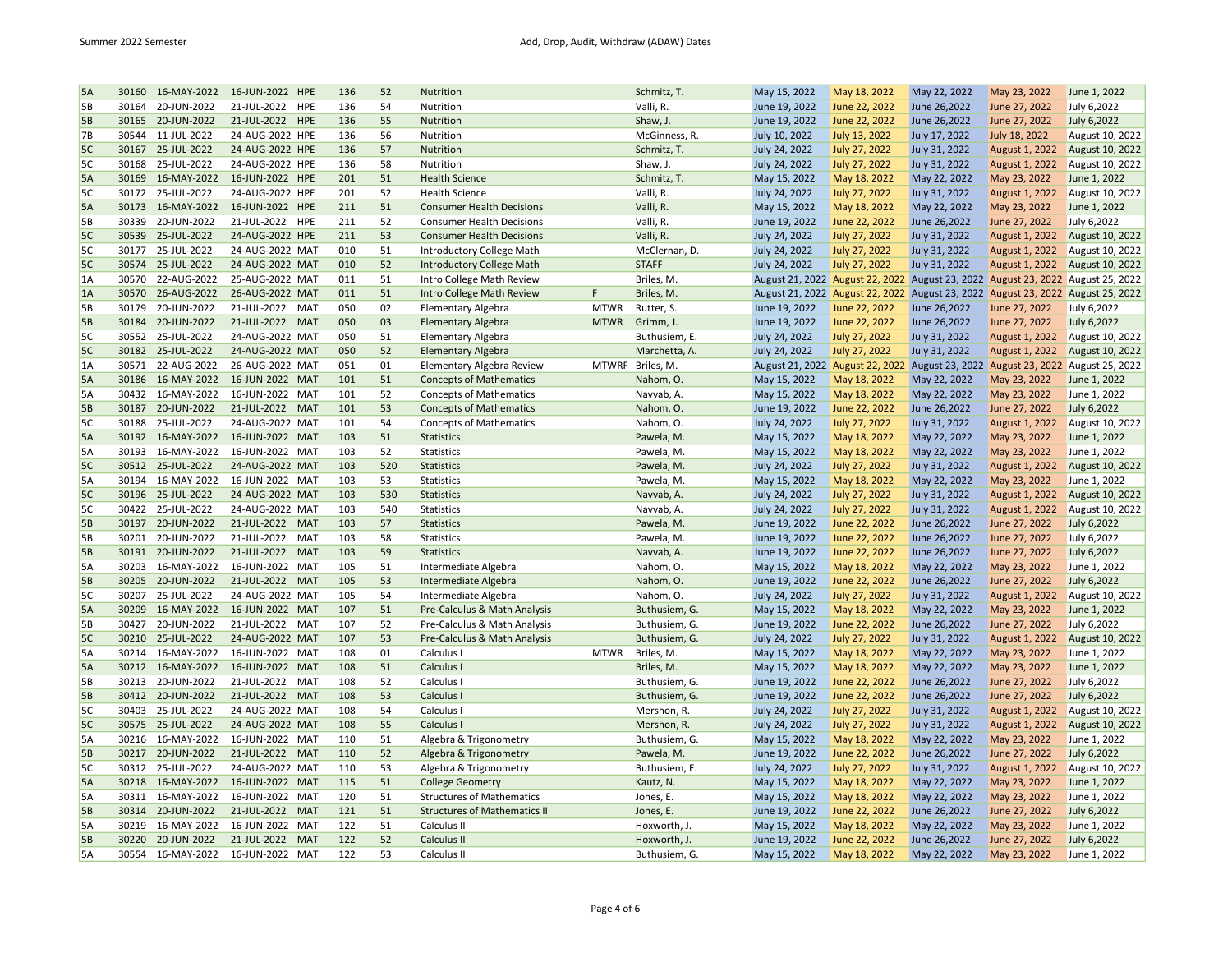| 5A             | 30222 | 16-MAY-2022       | 16-JUN-2022 MAT    | 151 | 51  | Math for Management                   |             | Hughes, G.           | May 15, 2022  | May 18, 2022         | May 22, 2022  | May 23, 2022   | June 1, 2022    |
|----------------|-------|-------------------|--------------------|-----|-----|---------------------------------------|-------------|----------------------|---------------|----------------------|---------------|----------------|-----------------|
| 5В             | 30223 | 20-JUN-2022       | 21-JUL-2022<br>MAT | 151 | 52  | Math for Management                   |             | Hughes, G.           | June 19, 2022 | June 22, 2022        | June 26,2022  | June 27, 2022  | July 6,2022     |
| 5C             | 30225 | 25-JUL-2022       | 24-AUG-2022 MAT    | 151 | 53  | <b>Math for Management</b>            |             | Hughes, G.           | July 24, 2022 | July 27, 2022        | July 31, 2022 | August 1, 2022 | August 10, 2022 |
| 5A             | 30226 | 16-MAY-2022       | 16-JUN-2022 MAT    | 152 | 51  | <b>Applied Calculus</b>               |             | Hoxworth, J.         | May 15, 2022  | May 18, 2022         | May 22, 2022  | May 23, 2022   | June 1, 2022    |
| <b>5B</b>      | 30227 | 20-JUN-2022       | 21-JUL-2022 MAT    | 152 | 52  | <b>Applied Calculus</b>               |             | Hoxworth, J.         | June 19, 2022 | June 22, 2022        | June 26,2022  | June 27, 2022  | July 6,2022     |
| 5C             | 30229 | 25-JUL-2022       | 24-AUG-2022 MAT    | 152 | 53  | <b>Applied Calculus</b>               |             | Hoxworth, J.         | July 24, 2022 | July 27, 2022        | July 31, 2022 | August 1, 2022 | August 10, 2022 |
| 5A             |       | 30230 16-MAY-2022 | 16-JUN-2022 MAT    | 202 | 01  | Linear Algebra                        | <b>MTWR</b> | Briles, M.           | May 15, 2022  | May 18, 2022         | May 22, 2022  | May 23, 2022   | June 1, 2022    |
| 5B             | 30231 | 20-JUN-2022       | 21-JUL-2022<br>MAT | 221 | 51  | Calculus III                          |             | Hoxworth, J.         | June 19, 2022 | June 22, 2022        | June 26,2022  | June 27, 2022  | July 6,2022     |
| <b>5B</b>      |       | 30338 20-JUN-2022 | 21-JUL-2022 MUS    | 101 | 51  | <b>Music Appreciation I</b>           |             | Vinci, B.            | June 19, 2022 | June 22, 2022        | June 26,2022  | June 27, 2022  | July 6,2022     |
| 7В             | 30355 | 13-JUL-2022       | 24-AUG-2022 NMT    | 106 | 01  | Radiation Safety & Biology            | W           | Leshik, D.           | July 10, 2022 | July 13, 2022        | July 17, 2022 | July 18, 2022  | August 10, 2022 |
| <b>7A</b>      |       | 30356 17-MAY-2022 | 30-JUN-2022 NMT    | 107 | 01  | <b>Radiation Physics</b>              | <b>TR</b>   | MacAulay, L.         | May 15, 2022  | May 18, 2022         | May 22, 2022  | May 23, 2022   | June 15, 2022   |
| 7В             | 30358 | 11-JUL-2022       | 24-AUG-2022 NMT    | 114 | E1  | <b>Clinical Imaging Procedures I</b>  | <b>MW</b>   | Zimmer, E.           | July 10, 2022 | July 13, 2022        | July 17, 2022 | July 18, 2022  | August 10, 2022 |
| <b>7A</b>      | 30357 | 16-MAY-2022       | 29-JUN-2022 NMT    | 116 | 01  | <b>Basic Nuclear Medic Procedures</b> | <b>MW</b>   | MacAulay, L.         | May 15, 2022  | May 18, 2022         | May 22, 2022  | May 23, 2022   | June 15, 2022   |
| 5А             | 30391 | 16-MAY-2022       | 16-JUN-2022 NTR    | 101 | 51  | Nutrition, Health Professionals       |             | O'Dea, R.            | May 15, 2022  | May 18, 2022         | May 22, 2022  | May 23, 2022   | June 1, 2022    |
| 5C             | 30484 | 25-JUL-2022       | 24-AUG-2022 NTR    | 101 | 52  | Nutrition, Health Professionals       |             | O'Dea, R.            | July 24, 2022 | <b>July 27, 2022</b> | July 31, 2022 | August 1, 2022 | August 10, 2022 |
| 5C             | 30577 | 25-JUL-2022       | 24-AUG-2022 NUR    | 210 | 51  | Nursing Global Issues/Trends          |             | Mishler, M.          | July 24, 2022 | July 27, 2022        | July 31, 2022 | August 1, 2022 | August 10, 2022 |
| 5C             |       | 30496 25-JUL-2022 | 24-AUG-2022 NUR    | 220 | 51  | <b>Transition to Practice</b>         |             | Sims, J.             | July 24, 2022 | July 27, 2022        | July 31, 2022 | August 1, 2022 | August 10, 2022 |
| 10E            | 30540 | 18-MAY-2022       | 20-JUL-2022<br>NUR | 221 | 01  | <b>Nursing IV</b>                     | WR          | Sims, J.             | May 15, 2022  | May 18, 2022         | May 22, 2022  | May 23, 2022   | June 29, 2022   |
|                | 30540 | 16-MAY-2022       | 19-JUL-2022 NUR    | 221 | 01  | <b>Nursing IV</b>                     | MT          |                      |               |                      |               |                | June 29, 2022   |
| 10E            | 30540 | 16-MAY-2022       | <b>NUR</b>         | 221 | 01  |                                       | MT          | Sims, J.             | May 15, 2022  | May 18, 2022         | May 22, 2022  | May 23, 2022   |                 |
| 10E            |       |                   | 19-JUL-2022        |     |     | <b>Nursing IV</b>                     |             | Sims, J.             | May 15, 2022  | May 18, 2022         | May 22, 2022  | May 23, 2022   | June 29, 2022   |
| <b>10E</b>     | 30540 | 18-MAY-2022       | 20-JUL-2022 NUR    | 221 | 01  | <b>Nursing IV</b>                     | <b>WR</b>   | Sims, J.             | May 15, 2022  | May 18, 2022         | May 22, 2022  | May 23, 2022   | June 29, 2022   |
| 5A             | 30240 | 16-MAY-2022       | 16-JUN-2022 PHI    | 101 | 51  | Introduction to Philosophy I          |             | Marczuk, Z.          | May 15, 2022  | May 18, 2022         | May 22, 2022  | May 23, 2022   | June 1, 2022    |
| <b>5B</b>      |       | 30491 20-JUN-2022 | 21-JUL-2022 PHI    | 101 | 52  | Introduction to Philosophy I          |             | Marczuk, Z.          | June 19, 2022 | June 22, 2022        | June 26,2022  | June 27, 2022  | July 6,2022     |
| 5Β             | 30526 | 21-JUN-2022       | 21-JUL-2022 PHI    | 104 | 01  | Ethics                                | TR          | Osborne, P.          | June 19, 2022 | June 22, 2022        | June 26,2022  | June 27, 2022  | July 6,2022     |
| 5A             | 30243 | 16-MAY-2022       | 16-JUN-2022 PHI    | 104 | 51  | <b>Ethics</b>                         |             | Marczuk, Z.          | May 15, 2022  | May 18, 2022         | May 22, 2022  | May 23, 2022   | June 1, 2022    |
| 5B             | 30246 | 20-JUN-2022       | PHI<br>21-JUL-2022 | 104 | 52  | Ethics                                |             | Marczuk, Z.          | June 19, 2022 | June 22, 2022        | June 26,2022  | June 27, 2022  | July 6,2022     |
| 5C             |       | 30244 25-JUL-2022 | 24-AUG-2022 PHI    | 104 | 54  | <b>Ethics</b>                         |             | Marczuk, Z.          | July 24, 2022 | July 27, 2022        | July 31, 2022 | August 1, 2022 | August 10, 2022 |
| 5A             | 30248 | 16-MAY-2022       | 16-JUN-2022 PHY    | 103 | 51  | <b>General Physics I</b>              |             | Nahom, O.            | May 15, 2022  | May 18, 2022         | May 22, 2022  | May 23, 2022   | June 1, 2022    |
| 5B             | 30400 | 20-JUN-2022       | 21-JUL-2022 PHY    | 103 | 52  | <b>General Physics I</b>              |             | Garcia-Gordon, S.    | June 19, 2022 | June 22, 2022        | June 26,2022  | June 27, 2022  | July 6,2022     |
| 5Β             | 30249 | 20-JUN-2022       | 20-JUL-2022<br>PHY | 104 | 01  | <b>General Physics II</b>             | MW          | Garcia-Gordon, S.    | June 19, 2022 | June 22, 2022        | June 26,2022  | June 27, 2022  | July 6,2022     |
| 5A             | 30250 | 16-MAY-2022       | 16-JUN-2022 PHY    | 111 | 51  | Earth Science: Land & Sea             |             | Lore, J.             | May 15, 2022  | May 18, 2022         | May 22, 2022  | May 23, 2022   | June 1, 2022    |
| 5B             | 30251 | 20-JUN-2022       | 21-JUL-2022<br>PHY | 111 | 52  | Earth Science: Land & Sea             |             | Lore, J.             | June 19, 2022 | June 22, 2022        | June 26,2022  | June 27, 2022  | July 6,2022     |
| 5B             | 30252 | 20-JUN-2022       | 21-JUL-2022 PHY    | 112 | 51  | Earth Science: Air and Space          |             | Charles-Tollerup, J. | June 19, 2022 | June 22, 2022        | June 26,2022  | June 27, 2022  | July 6,2022     |
| 5C             | 30516 | 25-JUL-2022       | 24-AUG-2022 PHY    | 112 | 52  | Earth Science: Air and Space          |             | Charles-Tollerup, J. | July 24, 2022 | July 27, 2022        | July 31, 2022 | August 1, 2022 | August 10, 2022 |
| 5A             | 30255 | 16-MAY-2022       | 16-JUN-2022 PHY    | 201 | 51  | Physics I (calculus-based)            |             | Sultana, N.          | May 15, 2022  | May 18, 2022         | May 22, 2022  | May 23, 2022   | June 1, 2022    |
| <b>5B</b>      | 30558 | 20-JUN-2022       | 21-JUL-2022<br>PHY | 201 | 52  | Physics I (calculus-based)            |             | Perugini, G.         | June 19, 2022 | June 22, 2022        | June 26,2022  | June 27, 2022  | July 6,2022     |
| <b>5B</b>      | 30256 | 20-JUN-2022       | 21-JUL-2022 PHY    | 202 | 51  | Physics II (calculus-based)           |             | Sultana, N.          | June 19, 2022 | June 22, 2022        | June 26,2022  | June 27, 2022  | July 6,2022     |
| 5Β             | 30490 | 20-JUN-2022       | 21-JUL-2022<br>PHY | 202 | 52  | Physics II (calculus-based)           |             | Perugini, G.         | June 19, 2022 | June 22, 2022        | June 26,2022  | June 27, 2022  | July 6,2022     |
| $\overline{1}$ |       | 30513 17-MAY-2022 | 23-AUG-2022 PLG    | 204 | E1  | Technology in the Law Firm            | T           | Callaway, S.         | May 15, 2022  | May 22, 2022         | May 27, 2022  | May 23, 2022   | July 20, 2022   |
| 1              | 30258 | 17-MAY-2022       | 23-AUG-2022 PLG    | 209 | E1  | Legal Assistant/Practicum             | Т           | McClain, L.          | May 15, 2022  | May 22, 2022         | May 27, 2022  | May 23, 2022   | July 20, 2022   |
| <b>5A</b>      | 30259 | 16-MAY-2022       | 16-JUN-2022 POL    | 101 | 51  | American Federal Government           |             | D'Argenio, J.        | May 15, 2022  | May 18, 2022         | May 22, 2022  | May 23, 2022   | June 1, 2022    |
| 5C             | 30260 | 25-JUL-2022       | 24-AUG-2022 POL    | 103 | 51  | Intro to Political Science            |             | D'Argenio, J.        | July 24, 2022 | July 27, 2022        | July 31, 2022 | August 1, 2022 | August 10, 2022 |
| 5A             |       | 30262 16-MAY-2022 | 16-JUN-2022 PSY    | 101 | 51  | <b>General Psychology</b>             |             | Magjuka, B.          | May 15, 2022  | May 18, 2022         | May 22, 2022  | May 23, 2022   | June 1, 2022    |
| 5C             | 30502 | 25-JUL-2022       | 24-AUG-2022 PSY    | 101 | 510 | General Psychology                    |             | Johnson, T.          | July 24, 2022 | July 27, 2022        | July 31, 2022 | August 1, 2022 | August 10, 2022 |
| 5A             |       | 30263 16-MAY-2022 | 16-JUN-2022 PSY    | 101 | 52  | <b>General Psychology</b>             |             | Jolly, J.            | May 15, 2022  | May 18, 2022         | May 22, 2022  | May 23, 2022   | June 1, 2022    |
| 5A             | 30261 | 16-MAY-2022       | 16-JUN-2022 PSY    | 101 | 53  | General Psychology                    |             | Johnson, T.          | May 15, 2022  | May 18, 2022         | May 22, 2022  | May 23, 2022   | June 1, 2022    |
| <b>5B</b>      | 30265 | 20-JUN-2022       | 21-JUL-2022 PSY    | 101 | 54  | <b>General Psychology</b>             |             | Jolly, J.            | June 19, 2022 | June 22, 2022        | June 26,2022  | June 27, 2022  | July 6,2022     |
| 5Β             | 30267 | 20-JUN-2022       | 21-JUL-2022<br>PSY | 101 | 55  | General Psychology                    |             | Johnson, T.          | June 19, 2022 | June 22, 2022        | June 26,2022  | June 27, 2022  | July 6,2022     |
|                |       |                   |                    | 101 | 56  |                                       |             |                      |               |                      |               |                |                 |
| 5B             |       | 30476 20-JUN-2022 | 21-JUL-2022 PSY    |     |     | <b>General Psychology</b>             |             | Jolly, J.            | June 19, 2022 | June 22, 2022        | June 26,2022  | June 27, 2022  | July 6,2022     |
| 5C             | 30348 | 25-JUL-2022       | 24-AUG-2022 PSY    | 101 | 57  | General Psychology                    |             | Barger, C.           | July 24, 2022 | July 27, 2022        | July 31, 2022 | August 1, 2022 | August 10, 2022 |
| 5C             | 30424 | 25-JUL-2022       | 24-AUG-2022 PSY    | 101 | 58  | <b>General Psychology</b>             |             | Johnson, T.          | July 24, 2022 | July 27, 2022        | July 31, 2022 | August 1, 2022 | August 10, 2022 |
| 5C             | 30446 | 25-JUL-2022       | 24-AUG-2022 PSY    | 101 | 59  | General Psychology                    |             | Johnson, T.          | July 24, 2022 | July 27, 2022        | July 31, 2022 | August 1, 2022 | August 10, 2022 |
| <b>5B</b>      | 30268 | 20-JUN-2022       | 21-JUL-2022 PSY    | 203 | 51  | <b>Educational Psychology</b>         |             | Lawson-Briddell, L.  | June 19, 2022 | June 22, 2022        | June 26,2022  | June 27, 2022  | July 6,2022     |
| 5A             | 30269 | 16-MAY-2022       | 16-JUN-2022 PSY    | 211 | 51  | Psy. of Human Development             |             | Johnson, T.          | May 15, 2022  | May 18, 2022         | May 22, 2022  | May 23, 2022   | June 1, 2022    |